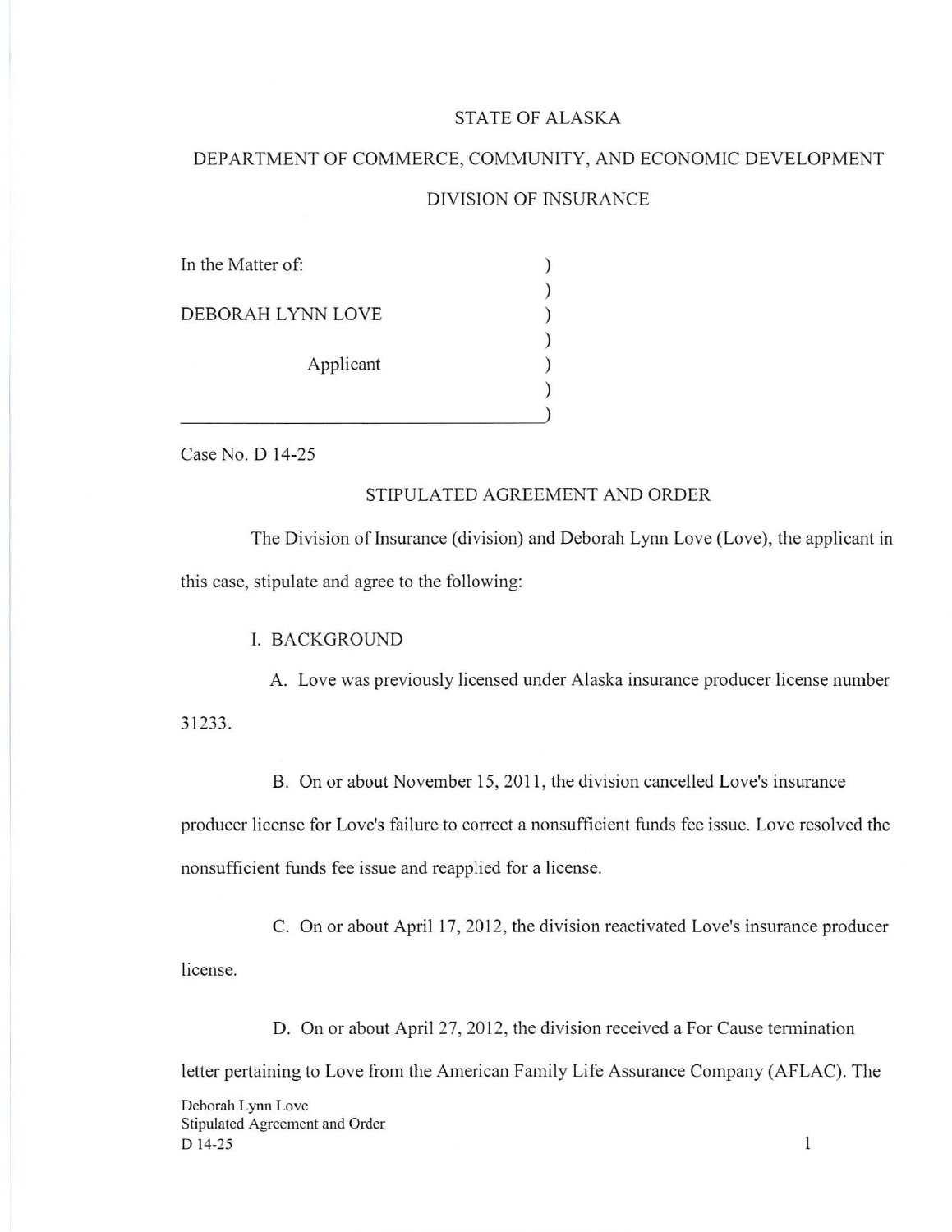letter stated that AFLAC's Special Investigation Unit had conducted an investigation of Love's insurance practices and AFLAC had determined that Love submitted invalid and bogus business with no intent to pay. Love's agreement with, and appointment to represent, AFLAC were terminated by AFLAC on or about March 28, 2012.

E. On or about May 14, 2013, Love's insurance producer license number 31233 lapsed for nonrenewal of her license.

F. On or about August 8, 2014, the division received Love's electronic application filing for a new license.

G. To determine if Love qualified for the license, the division investigated the matters alleged in AFLAC's For Cause termination filing. The division's investigation revealed Love:

i. submitted numerous fraudulent applications or misrepresented information on applications to AFLAC for insurance; including using her personal information or incorrect dates of birth;

ii. allegedly forged signatures on insurance applications; and

iii. received commissions on fraudulent applications.<sup>1</sup>

H. Love's actions as described in paragraph G are violations of:

<sup>&</sup>lt;sup>1</sup> The division also found that Love's invalid and bogus business activity occurred when Love was licensed. Concerning AFLAC's allegation that Love wrote 24 questionable policy applications, referencing Love's personal physical address, PO Box and phone number and Love's response that she created the questioned policy applications as training examples, the division's investigation revealed that AFLAC had paid Love commissions on those policies.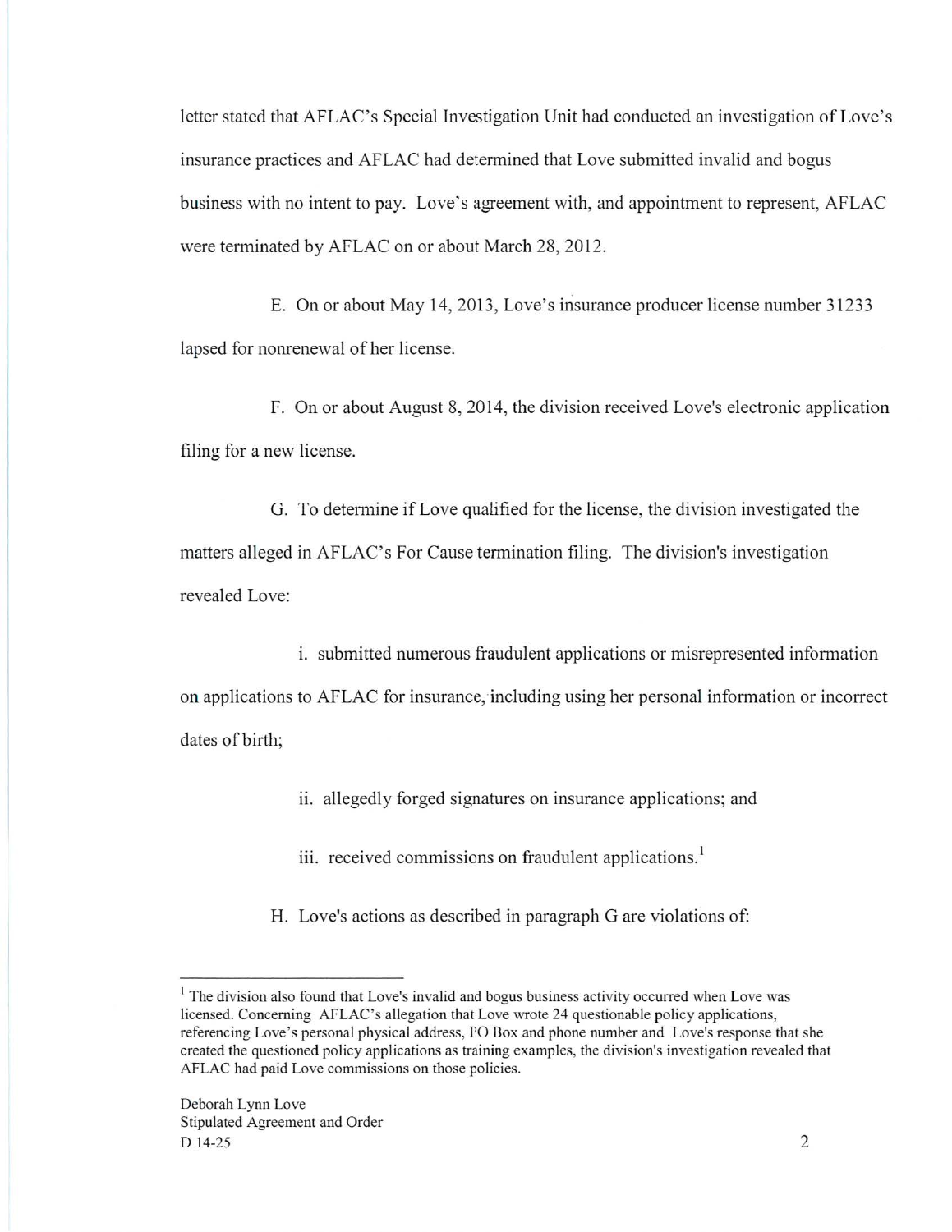i. AS  $21.27.020(b)(4)$  – a licensee shall be a trustworthy person; ii. AS  $21.27.410(a)(2)$ ,  $(3)$ ,  $(5)$ ,  $(8)$ ,  $(10)$ , and  $(12)$ ; and

 $111.$  AS  $21.36.030 -$  misrepresentation.

I. The director, under AS 21.27.410(a) and AS 21.27.440(a)(3), may DENY a license for: a violation of AS 21 ; for material misrepresentation of the terms or effect of an insurance contract with intent to deceive; for conduct considered by the director to reflect incompetence or untrustworthiness, or to be a source of potential injury or harm to the public; or for engaging in unfair or fraudulent insurance transactions.

J. The director, under AS 21.27.440(a)(2), may impose a civil penalty of not more than \$ 10,000 for each violation or a civil penalty of not more than \$25,000 for each violation if the director determines that the person willfully violated the provisions of AS 21.27.

K. The parties agree and stipulate these insurance code violations be resolved by the following agreement.

## II. TERMS OF AGREEMENT

I. Love's conduct described in paragraph G above constitutes violation of Alaska law, including AS 21.27.410(a), and it is therefore appropriate that the director DENY Love's application for reinstatement of insurance producer license number 31233.

2. Love agrees not to apply or otherwise seek to be licensed in this state as a licensee under AS 21.27 for a period of four years effective from the date her license expired on May 11, 2013.

Deborah Lynn Love Stipulated Agreement and Order  $D$  14-25 3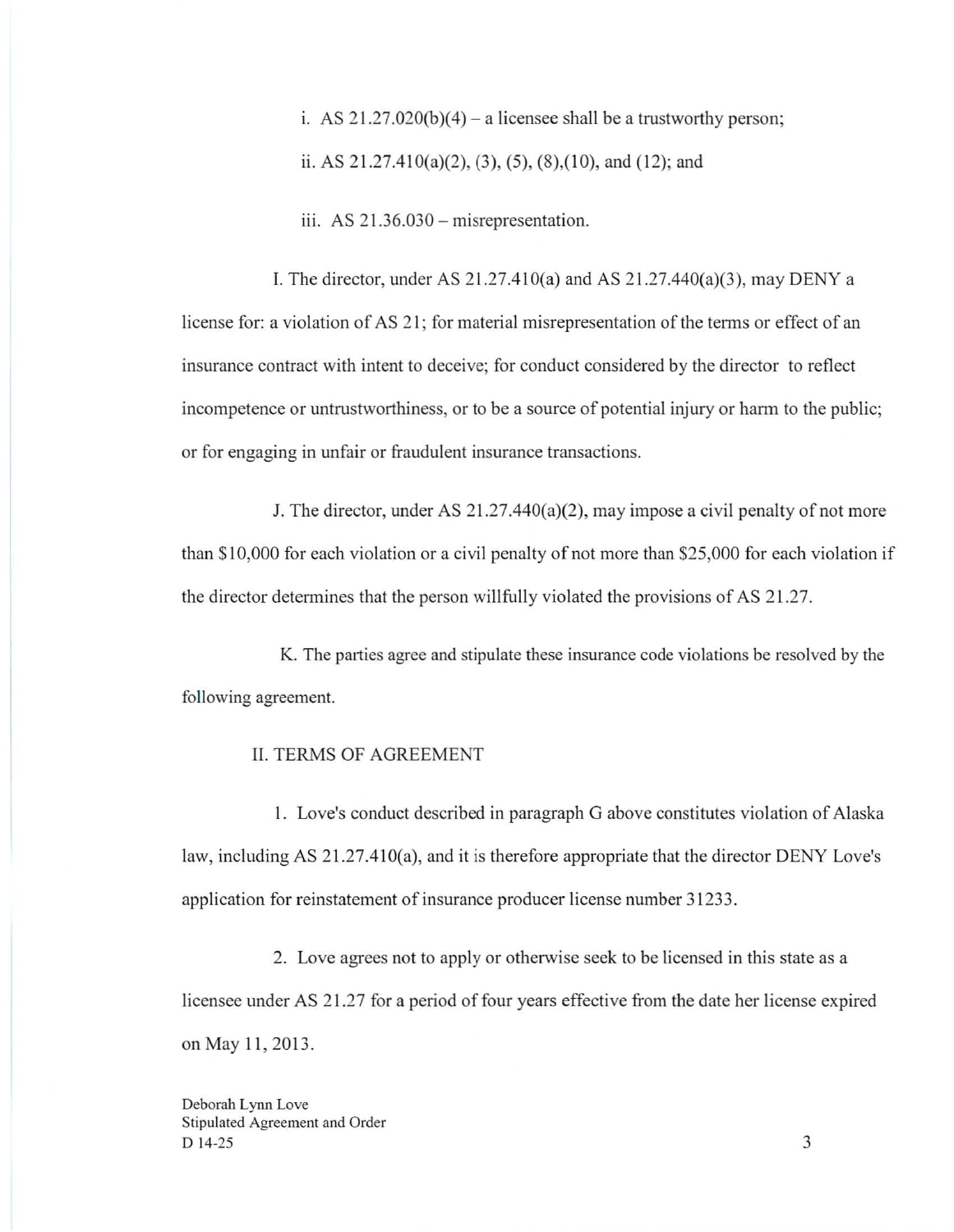3. Love waives her right to a hearing and enters into this agreement voluntarily with full knowledge of all rights she may have in this matter.

4. Love understands that this agreement is not binding on the parties unless and until the director signs the order adopting this agreement.

DATED: **12-24-14** 

DIVISION OF INSURANCE

NSURANCE<br>Museum<br>ette<br>pordinator

*Einda Brunette* Program Coordinator

DATED:  $12 - 22 - 14$ 

DEBORAH LYNN LOVE

By: Deborah Lynn Love

Approved as to form and content:

DATED:  $1/02/15$ 

CRAIG W. RICHARDS ATTORNEY GENERAL

 $By:$ 

Erin K. Egan \ Assistant Attorney General

Deborah Lynn Love Stipulated Agreement and Order D 14-25